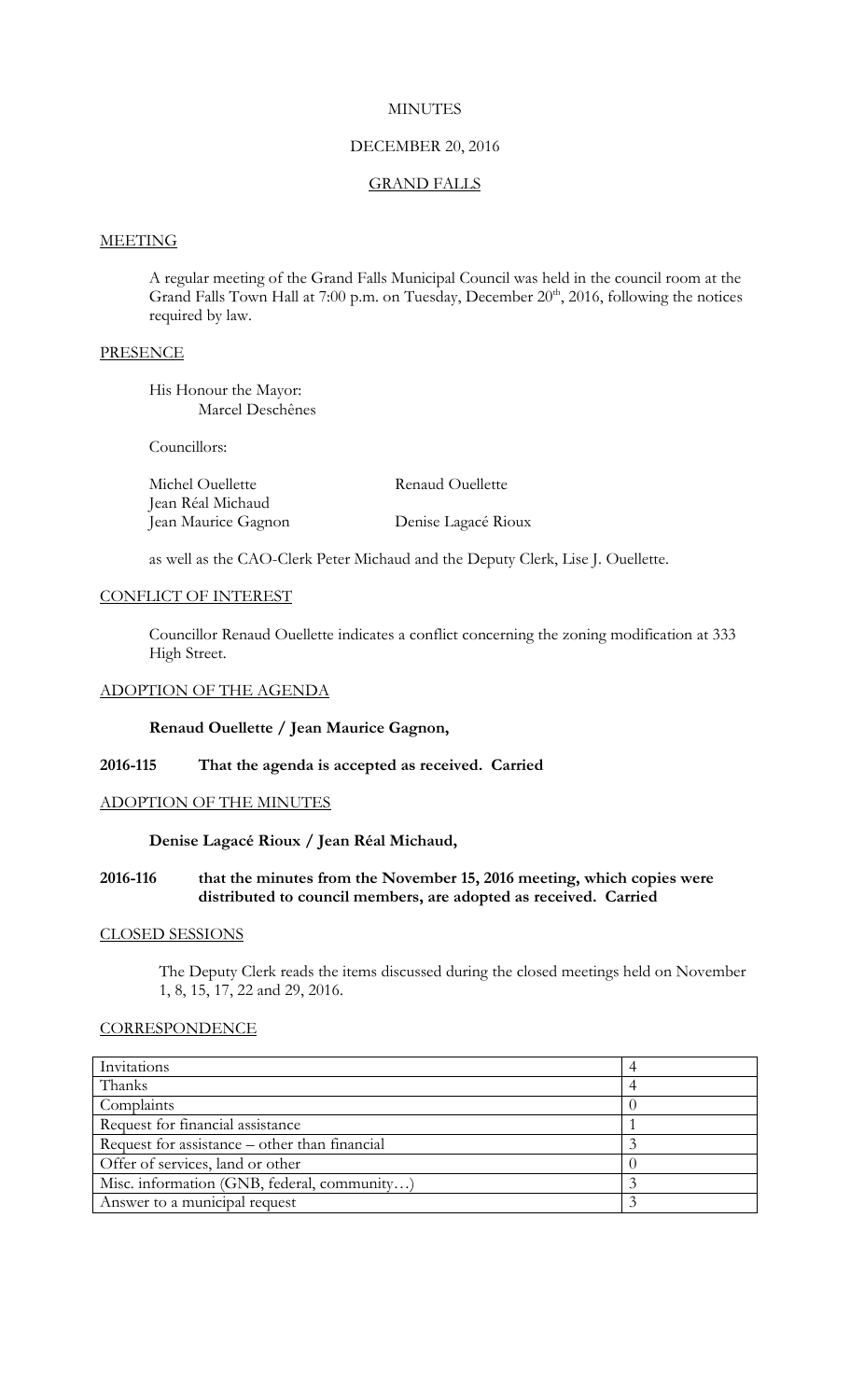## **Renaud Ouellette / Jean Maurice Gagnon,**

# **2016-117 that the correspondence report is accepted as read. Carried**

### DRINKING WATER

The potable water analyses for November 2016 were received showing « potable water » results.

## **Jean Maurice Gagnon / Michel Ouellette,**

## **2016-118 that potable water tests be accepted and filed. Carried**

## MOTIONS AND COMMITTEE REPORTS

## TRAVAUX PUBLICS

A water boil order was issued because of a major break in the region of the shopping center on Madawaska Road.

Thanks to Edmundston for the loan of the equipment that enabled us to detect the leak. Miscellaneous valve and infrastructure repairs were done as well as repairs to the lagoon aerator and a hydrant on Harley Hill. The sanitary sewer flushing is finished.

A catch basin was repaired on E. H. Daigle Boulevard as well as repairs to the ditch and surface water gutters at the entrance to the golf club, among others.

Electrical and mechanical repairs to wells 1 and 2

# **Renaud Ouellette / Michel Ouellette,**

# **2016-119 That the tender received from Denis Godbout Electric in the amount of \$23,800 plus tax for well no. 1 and \$37,900 plus tax for well no. 2 is accepted. Carried**

| Other prices received: Transic Construction \$52,422.18 |          | Well 1 |
|---------------------------------------------------------|----------|--------|
|                                                         | \$66,318 | Well 2 |

# PLANNING

A total of 19 permits were given in November for a total yearly value of 7.5 million at the end of November.

# 333 High Street

\*\*Note: Councillor Renaud Ouellette declares conflict of interest and leaves the room.

Mayor Deschênes explains that Council refuses the zoning amendment request because of the objections received from neighbours and the recommendations of the Planning Advisory Committee.

# **Denise Lagacé-Rioux / Jean Réal Michaud,**

**2016-120 that the Grand Falls Town Council refuse the amendments requested to the Municipal Plan and Zoning By-Law from residential to institutional for the property at 333 High Street. Carried**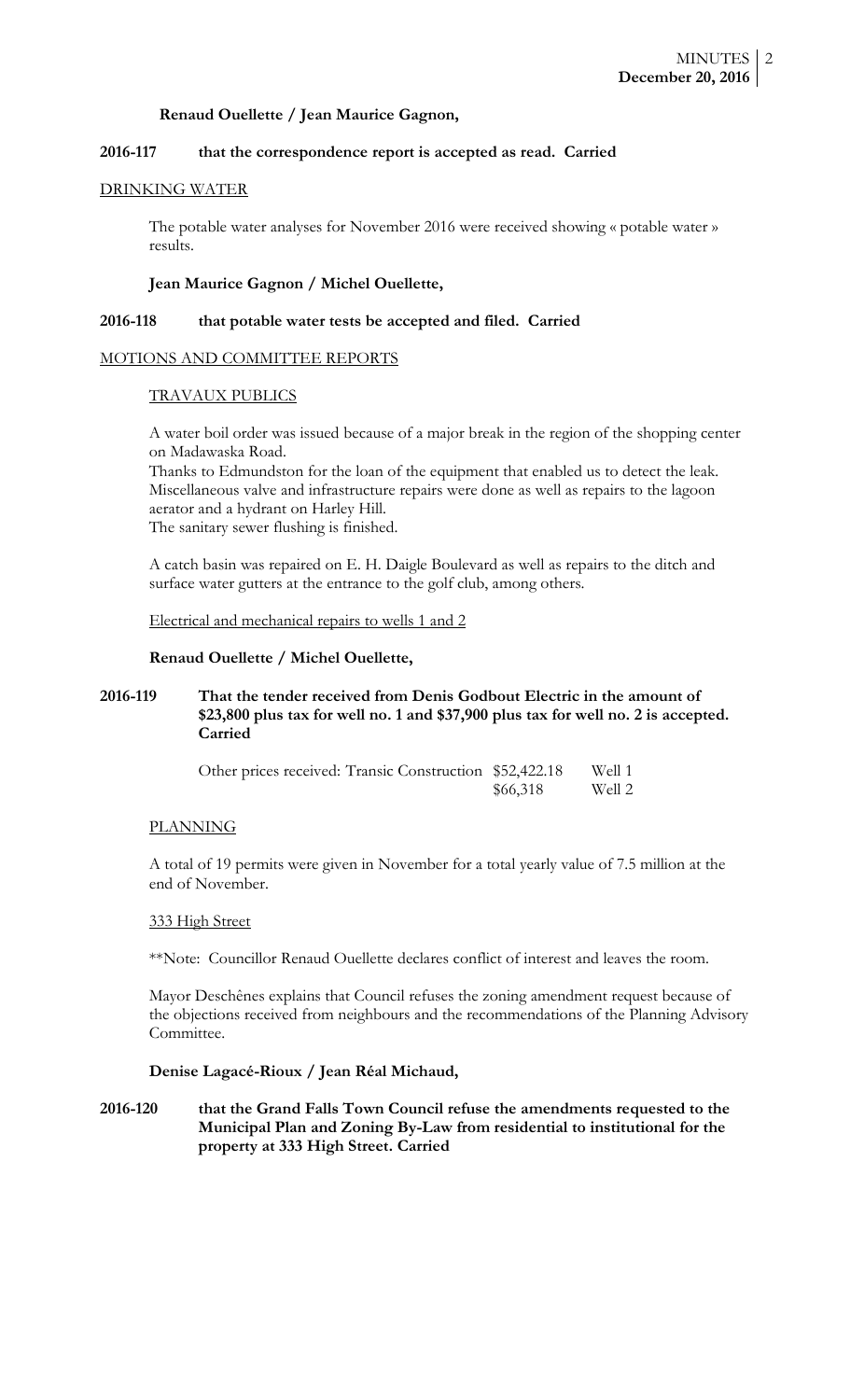#### 253 Front Street

**Renaud Ouellette / Jean Maurice Gagnon,**

**2016-121 considering that the existing situation at 253 Front Street in Grand Falls, Victoria County, NB, PID 65011025, concerning the construction of a nonconforming accessory building situated on the above-mentioned property, contravenes By-law 38 the Town of Grand Falls Building By-Law and its modifications;**

> **Be it resolved that all legal procedures be instituted in accordance with this motion against Camile Joseph Godbout, PID 65011025;**

> **Be it resolved that the Town of Grand Falls designate, authorize and name Éric Gagnon and / or Jacques Desjardins to act for and in the name of Council to carry out by-laws in the existing situation at 253 Front Street in Grand Falls pursuant to the municipal authority described below:**

**Be it also resolved that said designation includes the following: -92(1), 94(1), 95 (1) and 98 of the Community Planning Act in order to enter upon the property, request court orders from the Court of Queen's Bench and begin proceedings in Provincial Court;**

**Be it also resolved that the services of the lawyer André Daigle, of the Droit Juris Law firm be retained in order to institute the necessary legal procedures to ensure conformity with the contravened by-law;**

**Be it also resolved that said authorizations, designations and nominations continue until they have been limited or revoked by Council. Carried**

#### FIRE

An interesting workshop was held concerning the CN railway and the dangerous goods that are transported in our region. The off-road rescue was also discussed during this workshop. Plans will be prepared in the near future for a new fire station.

#### FARMERS' MARKET

The season ended with the Christmas market on December 3rd.

## JEUX DE L'ACADIE

Monthly organisational meetings continue. Plans are going well.

### RECREATION, TOURISM AND CULTURE

Employees are busy with hockey and miscellaneous tournaments. People are encouraged to visit the CEPSC Website for more information on activities.

More tourists visited Grand Falls in 2016 partly because of our reputation as a welcoming town. The employees at the tourist centers are congratulated.

## POLICE

The chief reminds everyone to not drink and drive specially during this holiday season. The Christmas parade went well. Suspects have been arrested in connection with a rash of thefts.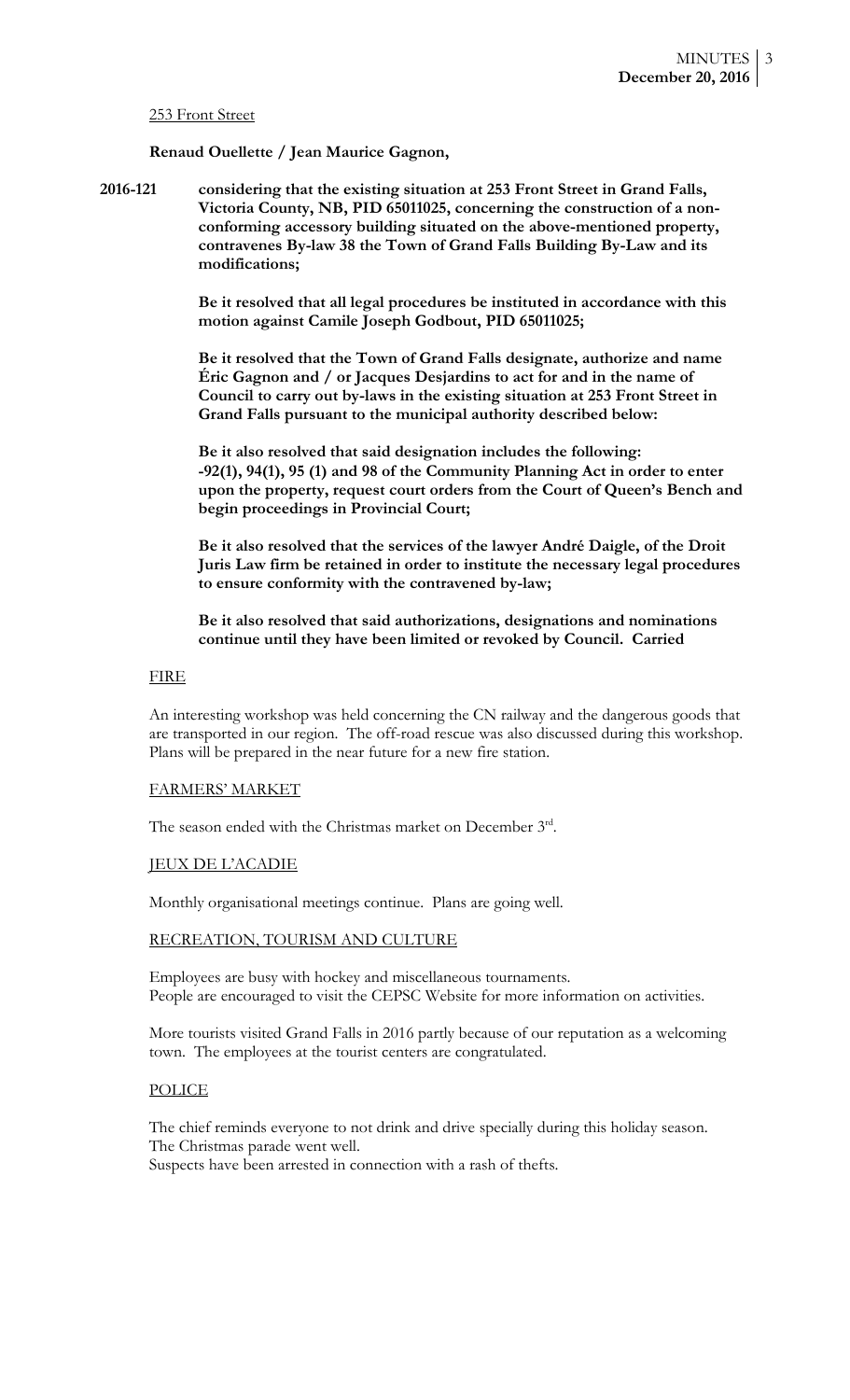### Chief

**Jean Réal Michaud / Denise Lagacé Rioux,**

**2016-122 That Suzanne Themens is promoted to the rank of Police Chief for the Grand Falls Police Force as of January 1st, 2017. Carried**

Deputy chief

**Jean Réal Michaud / Denise Lagacé Rioux,**

**2016-123 That Luc Martin is promoted to the rank of Deputy Police Chief for the Grand Falls Police Force as of January 1st, 2017. Carried**

Casual police officer

**Jean Réal Michaud / Denise Lagacé Rioux,**

**2016-124 that Rémi-Pierre Bossé is hired as a casual police officer with the Grand Falls Police Force with salary, benefits and probation period per the collective agreement. Carried**

**Jean Réal Michaud / Renaud Ouellette,**

**2016-125 that Francis Bernier is hired as a casual police officer with the Grand Falls Police Force with salary, benefits and probation period per the collective agreement. Carried**

Félix DelaSablonnière – probation period

**Jean Réal Michaud / Jean Maurice Gagnon,**

**2016-126 Given that the probation period for Félix DelaSablonnière has been successfully completed, that Mr. DelaSablonnière's position as casual constable is confirmed. Carried**

Alexandre Marquis

**Jean Réal Michaud / Michel Ouellette,**

**2016-127 Given that the probation period for Alexandre Marquis has been successfully completed, that Mr. Marquis' position as casual constable is confirmed. Carried**

LIBRARY

Mark McCumber is the new library director.

CENTRAL BUSINESS DEVELOPMENT CORP.

Thanks to Jean-Paul Proulx and his team, as well as the firefighters, for organising the Christmas parade.

# **FINANCES**

Small surpluses are expected in both municipal funds for 2016. The official results will be revealed in the spring after the audit is completed. All in all, an amount of \$1,675,000 was invested in our streets in 2016.

The 2017 budgets are explained. No tax hikes are expected in the general and water funds. The Deputy Mayor thanks the department heads for their cooperation. The Mayor thanks the Deputy Mayor and the entire municipal team for their work on budgets and their cooperation in respecting said budgets.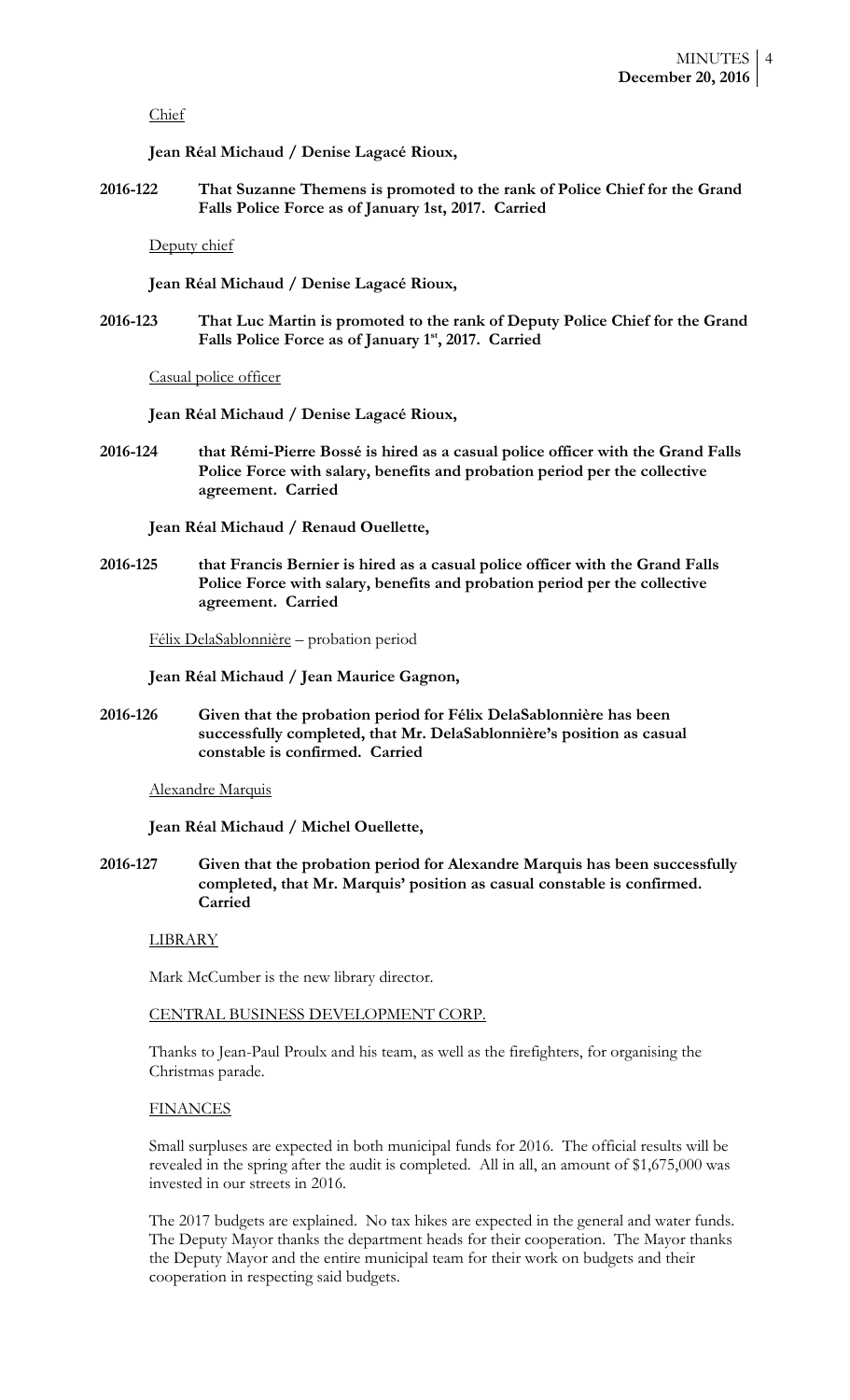Photocopier - lease

**Denise Lagacé-Rioux / Jean Réal Michaud,**

**2016-128 That the tender received from Xerox Canada Ltd. for the 5-year lease of three photocopiers for the amount of \$405.72 per month plus tax for each is accepted. Carried**

No other tender was received.

## Capital budget

**Denise Lagacé Rioux / Jean Maurice Gagnon,**

**2016-129 That the Town of Grand Falls requests to the Capital Borrowing Board the authorisation to borrow the maximum amount of \$975,000 for a maximum of 10 years, distributed as follows:**

| <u>Purpose</u>                  | Amount    | Duration |
|---------------------------------|-----------|----------|
| Transportation                  | \$575,000 | 10 years |
| <b>Recreation &amp; culture</b> | \$160,000 | 10 years |
| Interim financing               | \$240,000 | 2 years  |

**Carried**

2017 Budget – general fund

**Denise Lagacé-Rioux / Jean Maurice Gagnon,**

**2016-130 that the amount of \$10,604,083 is the total operating budget of the municipality, that the amount of \$7,827,622 is the mandate of the municipality for next year, and that the tax rates are \$1.4700 and \$1.4450. Council hereby orders and prescribes that the mandate be levied by the Minister of Environment and Local Government on taxable real property assessments pursuant to the Assessment Act and being inside Grand Falls limits. Carried**

Reserve

**Denise Lagacé Rioux / Michel Ouellette,**

**2016131 that the amount of \$235,048 be transferred from the General Operating Fund to the Non-vesting Future Employee Benefits Fund – general. Carried**

2017 budget – water fund

**Denise Lagacé Rioux / Renaud Ouellette,**

**2016-133 that under paragraph 189 (4) of the Municipalities Act, the total operating budget of the Water and Sewer Department for next year will include revenues of \$1,820,704 and expenses of \$1,820,704. Carried**

Reserve

**Denise Lagacé Rioux / Jean Maurice Gagnon,**

**2016-134 that the amount of \$ 45,000 be transferred from the Water and Sewer Operating Fund to the Capital Reserve Fund for the reservoir. Carried**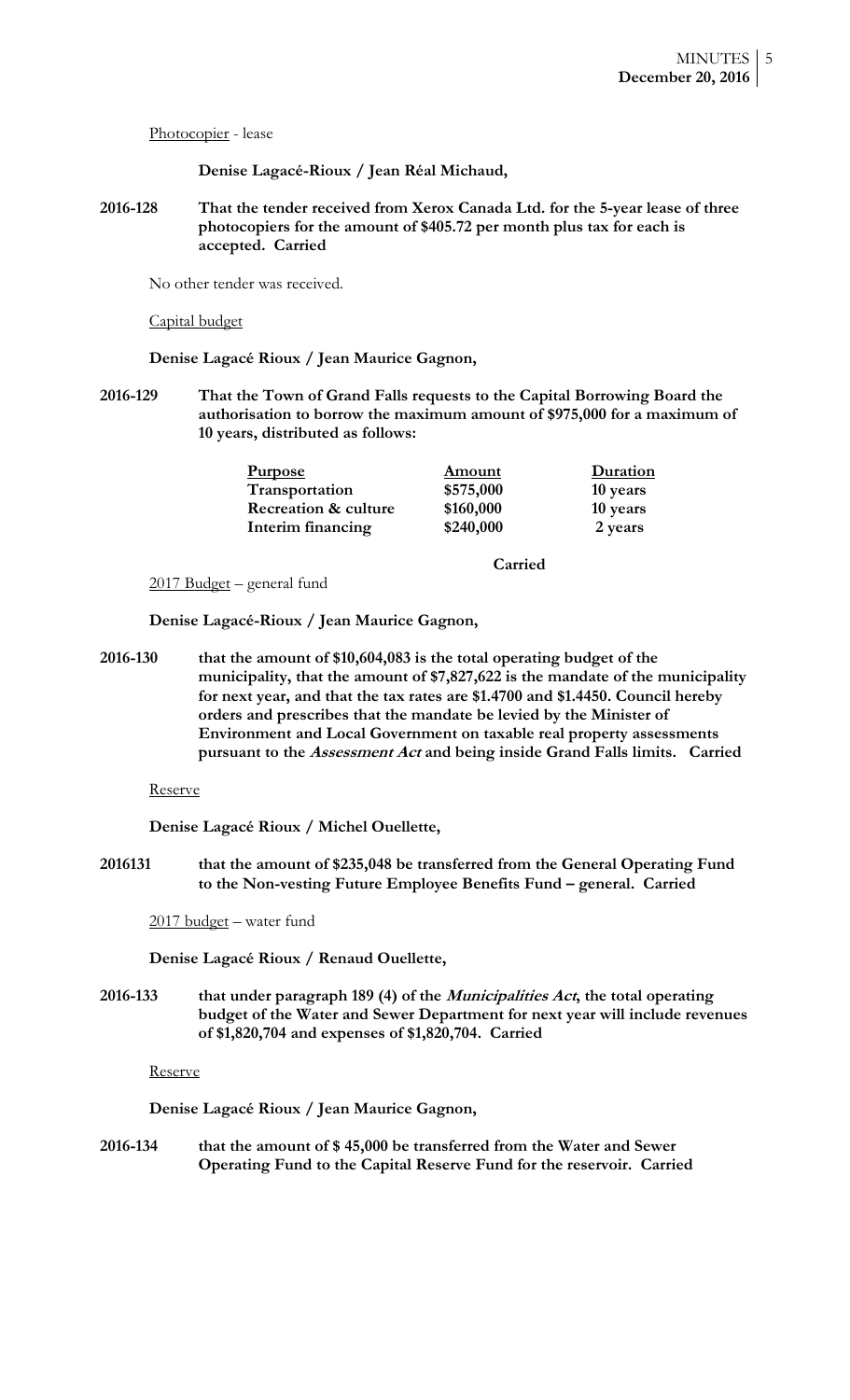### UNFINISHED BUSINESS

Grand Falls Central Business Development Corp. – 2017 budget

The Deputy Clerk reads the third reading of By-law 74 to adopt the 2017 GFCBDC Inc. budget.

### **Denise Lagacé Rioux / Rino Long,**

# **2016-134 That the Municipal Council adopts the third reading of By-Law 74, A municipal by-law to approve the operating budget of the Grand Falls Central Business Development Corp. Inc. Carried**

### NEW BUSINESS

Additional garbage collections – 2017

Citizens are informed that the special garbage collections in 2017 will be on January 10 and 11, May 30 and 31 and October 24 and 25.

Monthly meetings – January 2017

There will be no monthly meeting in January. The next meeting will be on February  $14<sup>th</sup>$ .

### Christmas trees pick-up

Town employees will pick-up Christmas trees the week of January 9 to 13.

### COUNCIL INTERVENTION

Holiday wishes

Every Councillor as well as the Mayor wish Happy Holidays and a Happy New Year's to all.

### 120<sup>th</sup> anniversary

Mayor Deschênes invites everyone to remain after the meeting to celebrate the Town's 120<sup>th</sup> anniversary.

### PUBLIC INTERVENTION

## Christine Levesque – Chamber of Commerce

Miss Levesque thanks Council for accepting to participate in the Chamber's regional development project.

### Joe Themens

Mr. Themens is of the opinion that the Buhlé Dlamini conference was fantastic. He encourages other such conferences that are beneficial to the population.

He congratulates Council for the excellent work accomplished in seven months. He hopes that it will continue and wishes everyone Happy Holidays.

#### Chuck Chiasson

The MLA wishes Happy Holidays to all. He mentions that there are nice projects to come.